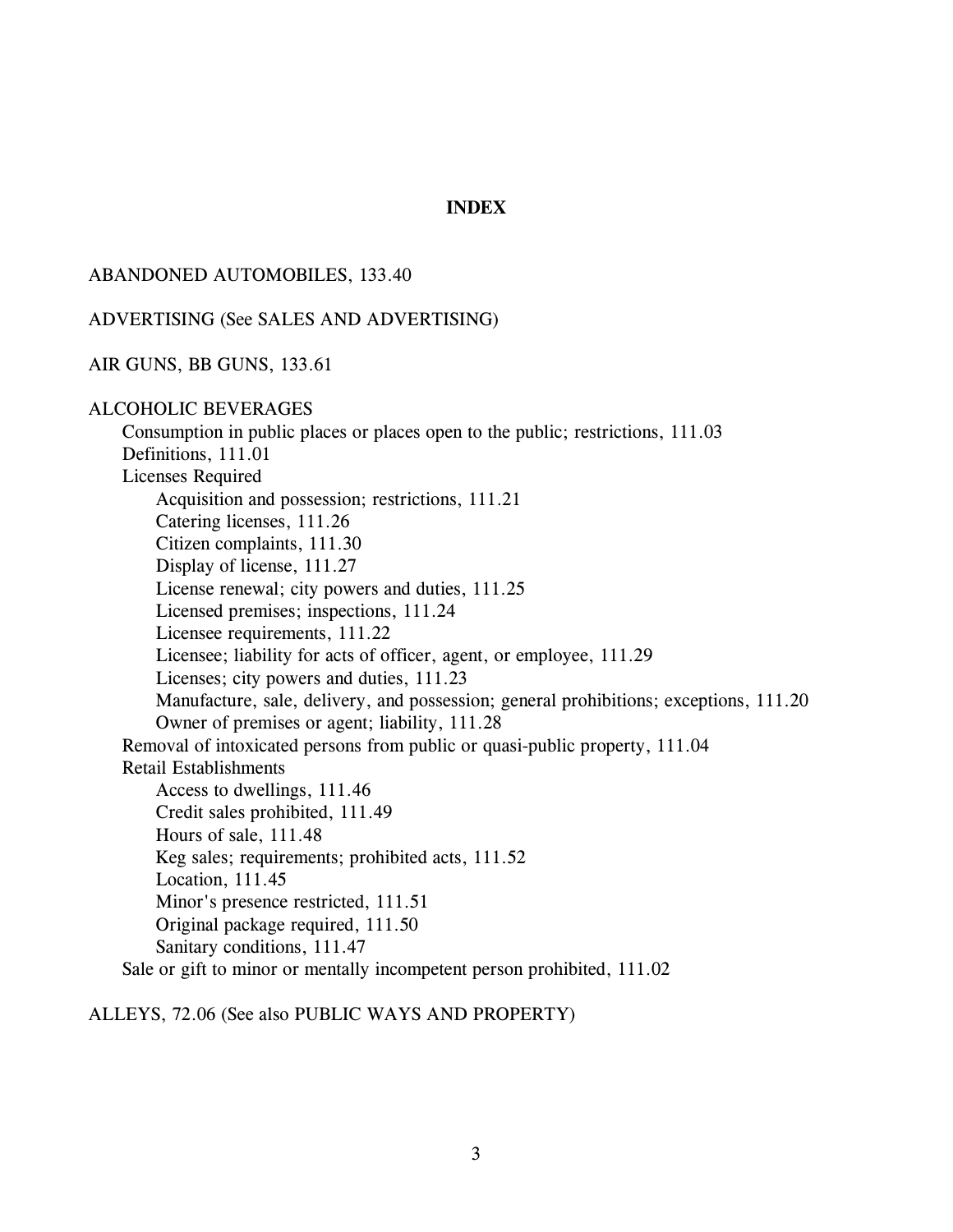#### ANIMALS

Abandonment, neglect, and mistreatment, 93.06 Bovine; prohibited acts, 93.07 Cows and the like; prohibited acts, 93.07 Definitions, 93.01 Dogs Barking and chasing; complaints, 93.44 Collar or harness required, 93.41 Dangerous dogs, 93.45 Liability of owner, 93.43 License and tax required; exemption; tags, 93.40 Police animal; harassment of, 93.06 Removal of collar, harness, or tags, 93.42 Enclosures, 93.05 Equine; prohibited acts, 93.07 Horses and the like; prohibited acts, 93.07 Impoundment, 93.08 Interference with police, 93.10 Killing, poisoning, and injuring, 93.04 Officer's compensation, 93.09 Police animal; harassment of, 93.06 Rabies Animal pound; impoundment; release; fees, 93.24 Definitions, 93.20 Domestic animal bitten by rabid animal, 93.23 Enforcement, 93.26 Proclamation of danger, 93.25 Seizure by authority; confinement by owner; testing, 93.22 Vaccination required; cost; exemptions, 93.21 Running at large; tethering, 93.02 Wild animals, 93.03 Wolf hybrids; rabies regulations, 93.20 - 93.25

## ANNUAL BUDGET (See FINANCE AND REVENUE)

## APPOINTED CITY OFFICIALS

Appointment; terms; removal; powers; duties, 31.01 City Attorney, 31.06 City Clerk, 31.04 City Engineer; Special Engineer, 31.13 City Treasurer, 31.05 Fire Chief, 31.09 Merger of offices, 31.03 Overseer of Streets, 31.12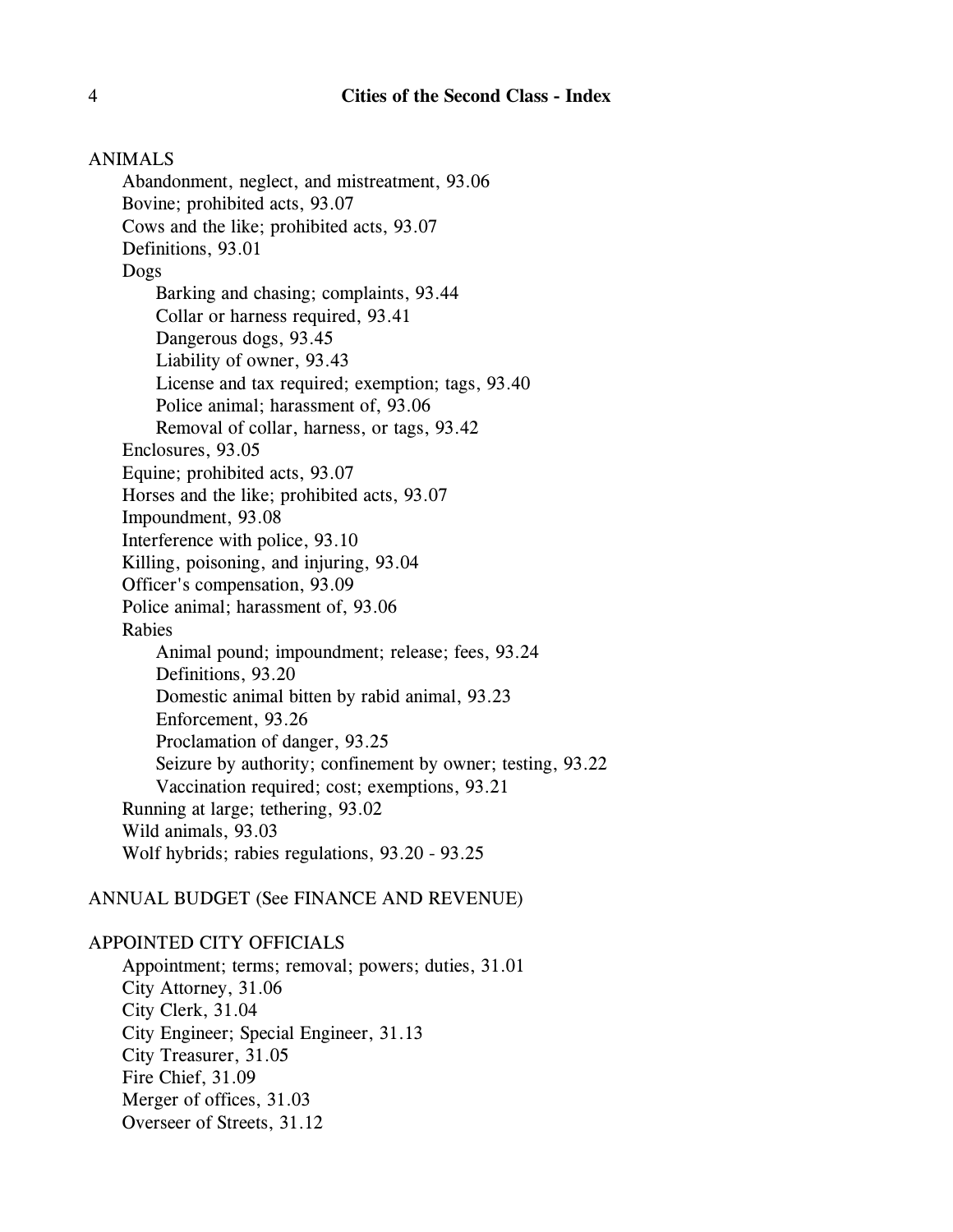APPOINTED CITY OFFICIALS (Cont'd) Police Chief, 31.07 Police officers, 31.08 Qualification for office, 31.02 Sewer Commissioner, 31.11 Water Commissioner/public Works Commissioner, 31.10

ATTORNEY; CITY, 31.06

AUTOMOBILES; ABANDONED, 133.40

BB GUNS, 133.61

BEER (See ALCOHOLIC BEVERAGES)

BOARD OF ADJUSTMENT, 32.03

BOARD OF HEALTH, 32.04

BOARD OF PARK COMMISSIONERS, 32.05

BOARD OF PUBLIC WORKS, 32.06

BONDS AND OATHS Bonds; requirements, 33.30 Oath of office; city officials, 33.31

## BUDGET (See FINANCE AND REVENUE)

#### BUILDING INSPECTOR (See BUILDING REGULATIONS)

# BUILDING REGULATIONS

Building Inspector Appeal from decision, 150.59 Permit cards, 150.57 Power and authority, 150.55 Right of entry, 150.56 Time of inspection, 150.58 Building Permits and Regulations Duplicate to County Assessor, 150.03 Excavations and exposures; barricades and lights, 150.04 Limitation, 150.02 Requirement, 150.01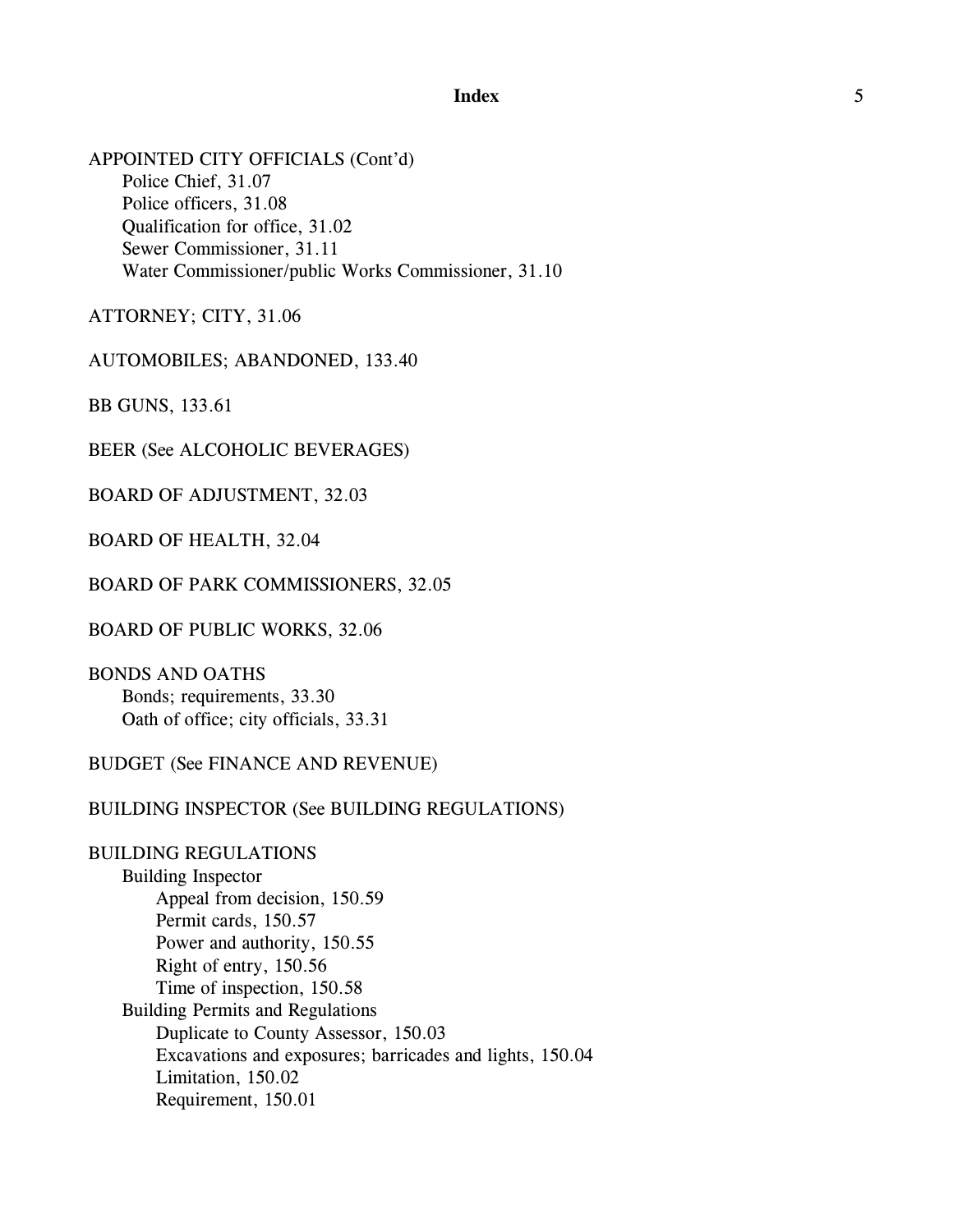BUILDING REGULATIONS (Cont'd) Moving of Buildings Deposit, 150.21 Regulations, 150.20 Unsafe Buildings Appeal; demolition; duty to inform county, 150.38 Definition, 150.35 Determination; notice, 150.37 Emergency, 150.39 Prohibitions, 150.36 Special assessments, 150.40

BUSINESS LICENSING Occupation Taxes Certificates, 110.03 Collection dates, 110.02 Failure to pay, 110.04 Levies authorized, 110.01

CANOPIES, 92.14

CIGARETTES (See TOBACCO AND CIGARETTES)

CITY ATTORNEY, 31.06

CITY CLERK, 31.04

CITY COUNCIL (See ELECTED OFFICIALS; ORDINANCES)

CITY ENGINEER; SPECIAL ENGINEER, 31.13

CITY OFFICIALS; APPOINTED (See APPOINTED CITY OFFICIALS)

CITY PROPERTY (See PUBLIC WAYS AND PROPERTY)

CITY TREASURER, 31.05

CLERK; CITY, 31.04

CODE OF ORDINANCES; GENERAL PROVISIONS Application to future ordinances, 10.03 Captions, 10.04 Definitions, 10.05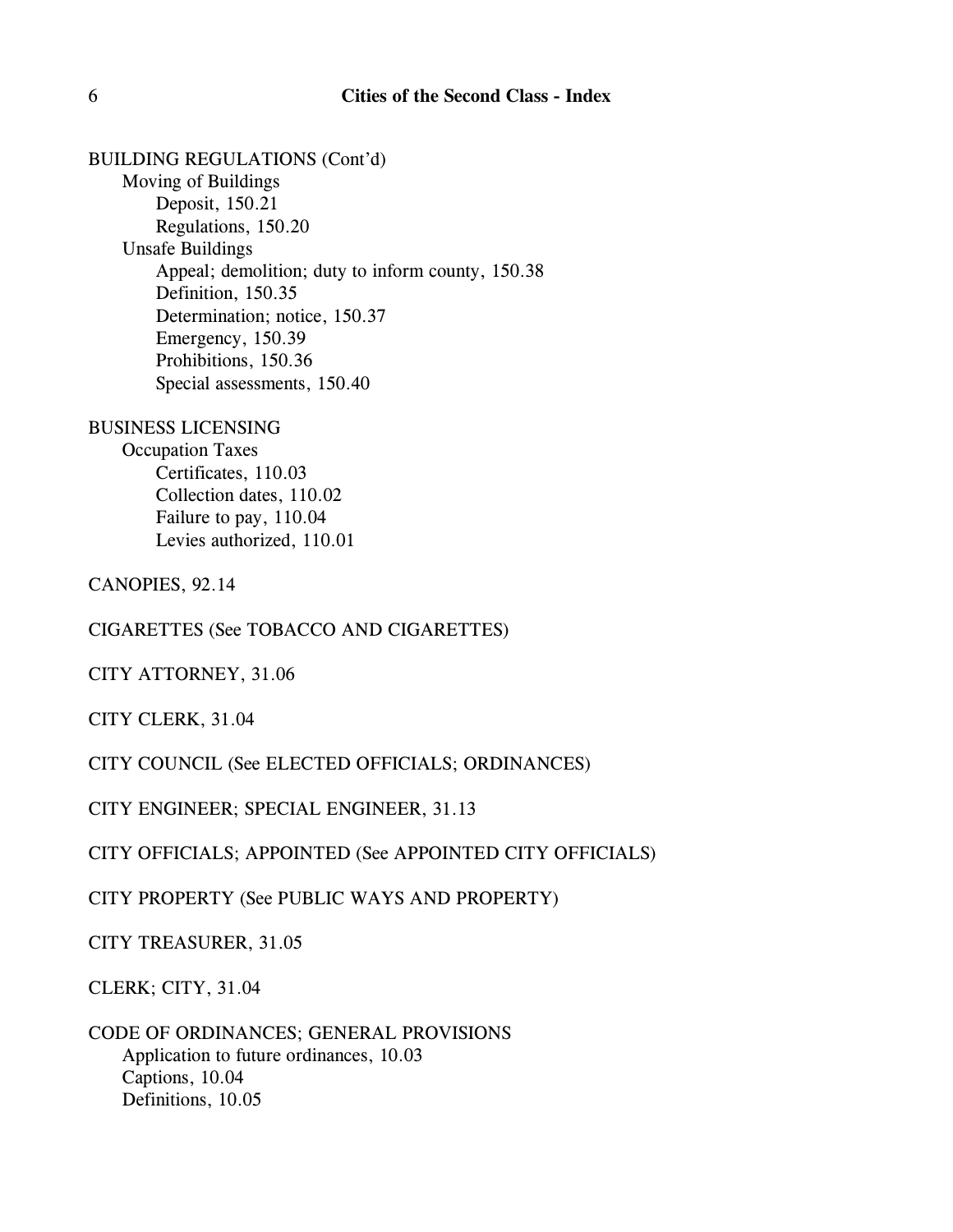CODE OF ORDINANCES; GENERAL PROVISIONS (Cont'd) Errors and omissions, 10.10 General penalty, 10.99 Interpretation, 10.02 Official time, 10.11 Ordinances repealed, 10.13 Ordinances unaffected, 10.14 Reasonable time, 10.12 Reference to offices, 10.09 Reference to other sections, 10.08 Repeal or modification of ordinance, 10.15 Rules of interpretation, 10.06 Section histories; statutory references, 10.16 Severability, 10.07 Supplementation of code of ordinances, 10.17 Title of code, 10.01

# COMPENSATION; CONFLICTS OF INTEREST Compensation; how fixed; limitations, 33.45 Conflict of interest involving contracts, 33.46

CONFLICT OF INTEREST INVOLVING CONTRACTS, 33.46

COUNCIL (See ELECTED OFFICIALS; ORDINANCES)

COWS AND THE LIKE (see ANIMALS)

DISORDERLY CONDUCT, 131.01

DISTURBING THE PEACE, 131.05

DOGS (See ANIMALS)

## ELECTED OFFICIALS; ORDINANCES

City Council Election; qualifications; terms, 30.15 President; Acting President, 30.16 Standing committees, 30.17 Vacancy due to unexcused absences, 30.19 Vacancy; general provisions, 30.18 Mayor Election; qualifications; term, 30.01 Powers and duties, 30.02 Vacancy, 30.03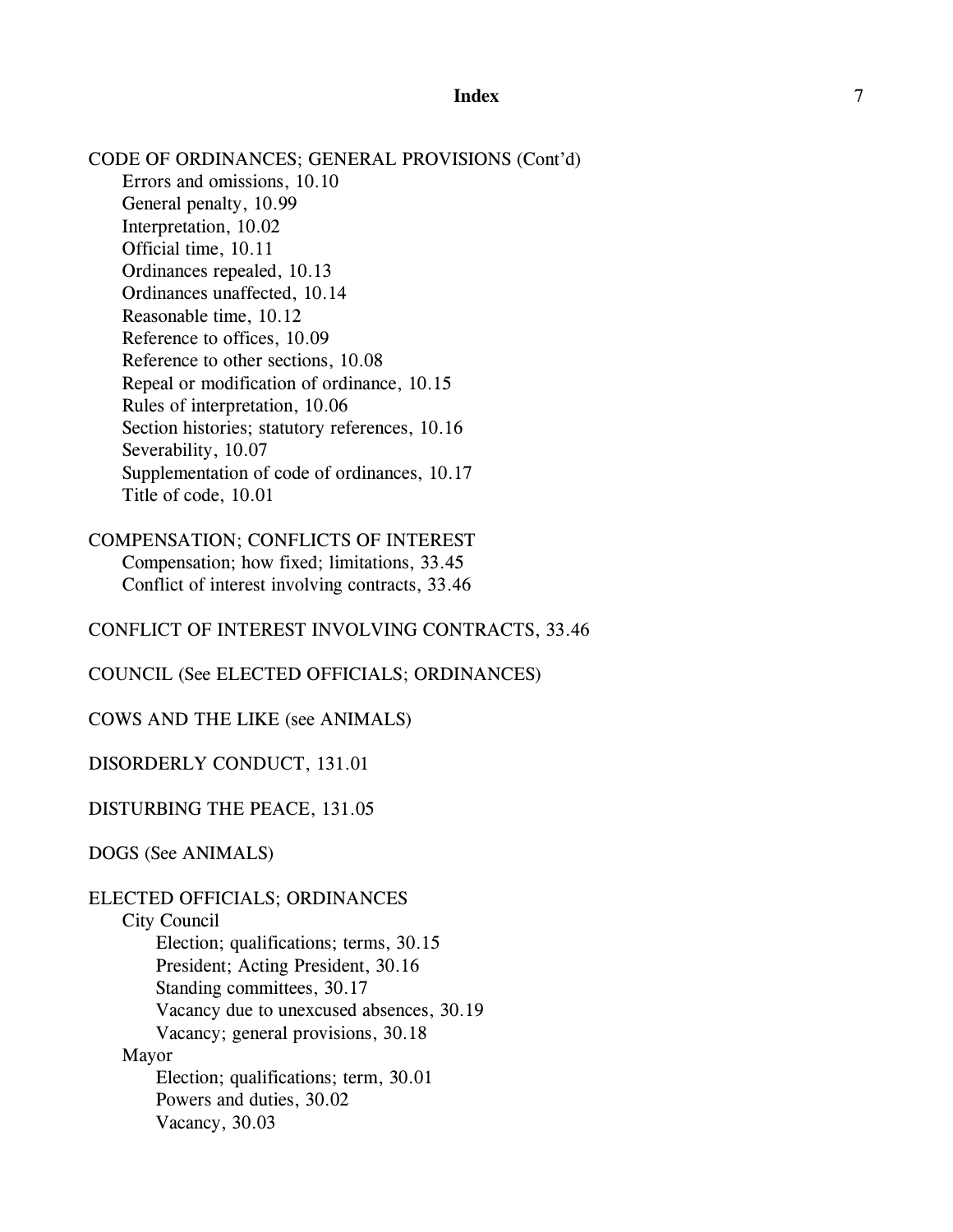# ELECTED OFFICIALS; ORDINANCES (Cont'd)

Ordinances, Resolutions, and Motions Amendments and revisions, 30.53 Certificate of publication or posting, 30.51 Effective date; emergency ordinances, 30.52 Grant of power, 30.45 Introduction of ordinances, 30.46 Ordinances; style, title, 30.48 Procedure for resolutions and motions, 30.47 Publication or posting, 30.50 Reading and passage of ordinances, resolutions, orders, bylaws, 30.49

## **ELECTIONS**

Candidate filing forms; deadlines; filing officer, 34.07 Election of officers; certifications required, 34.05 Exit polls, 34.11 Filing fee, 34.08 Generally, 34.01 Notice, 34.02 Partisan ballot; when allowed; requirements, 34.06 Petition, write-in, and other candidates for general election ballot; procedures, 34.09 Recall procedure, 34.10 Registered voters; qualifications, 34.03 Special elections, 34.04

ELECTRICAL INTERFERENCE, 130.03

ENGINEER; CITY, 31.13

FALSE REPORTING, 132.07

FENCES; PROHIBITED, 133.04

## FINANCE AND REVENUE

Annual audit; financial statements, 35.03 Annual Budget Adopted budget statement; filing; certification of tax amount, 35.30 Appropriation bill, 35.31 Budget procedures, 35.26 Budget revision, 35.34 Expenditures prior to adoption of budget, 35.27 Fiscal year, 35.25 General Fund, 35.32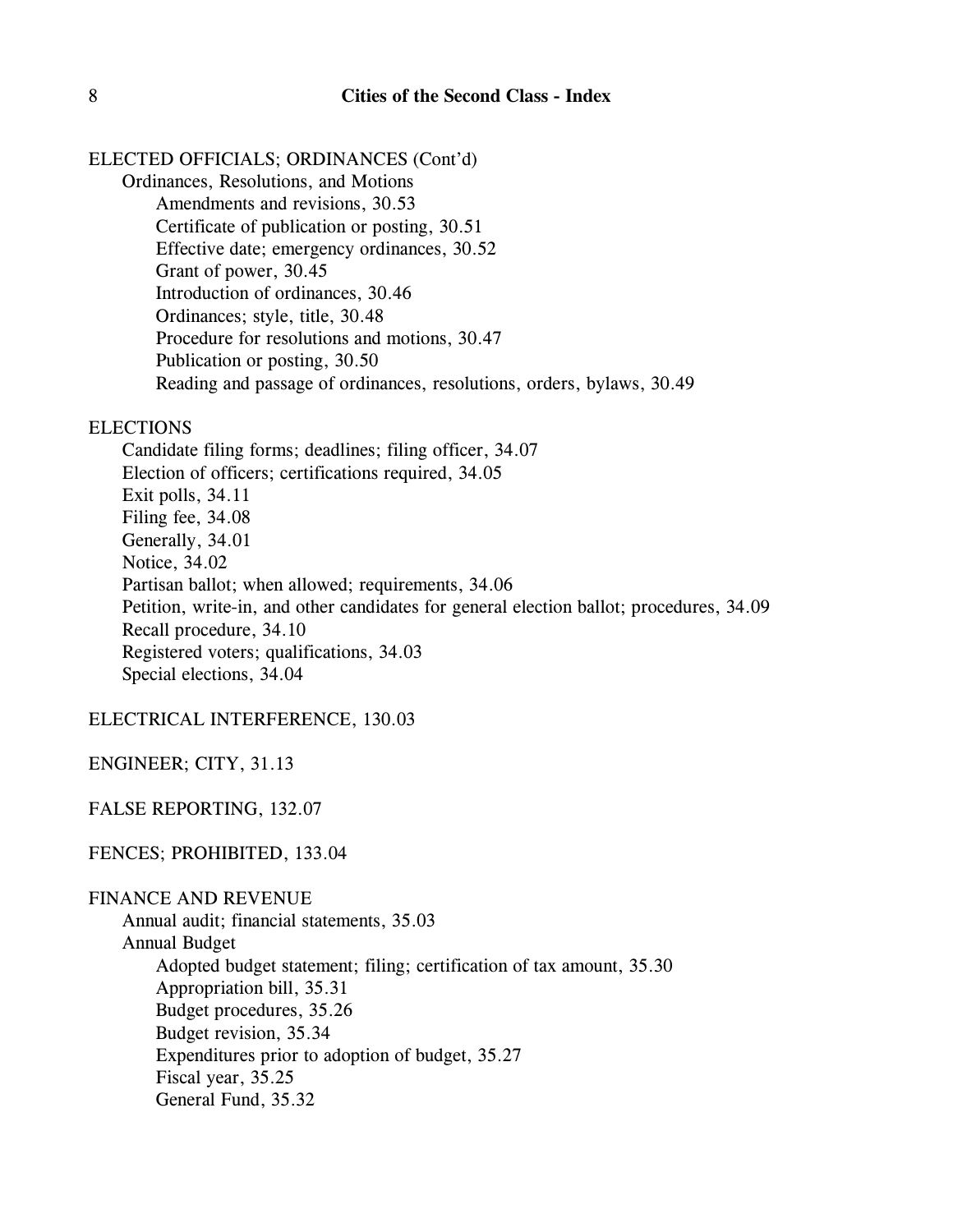FINANCE AND REVENUE (Cont'd) Annual Budget (Cont'd) Proposed budget statement; hearing; adoption; certification of tax amount, 35.29 Proposed budget statement; contents; availability; correction, 35.28 Proprietary functions; fiscal year; budget statements; filing; hearing; adoption; reconciliation, 35.35 Transfer of funds, 35.33 Bond issues, 35.12 Certificates of deposit; time deposits; conditions, 35.10 Claims and accounts payable, 35.05 Collection of special assessments; procedure, 35.06 Contracts and purchases; bidding and other requirements, 35.03 Credit cards; authority to accept, 35.14 Debt collection; authority to contract with collection agency, 35.13 Definitions, 35.01 Deposit of funds, 35.09 Investment and use of surplus funds, 35.11 Orders or warrants for money; contracts; expenditures; requirements, 35.04 Public funds defined, 35.01 Sinking funds; gifts of money or property, 35.08 Special assessment fund, 35.07 Tax Levies All-purpose levy; extraordinary levies; allocation; abandonment, 35.47 Levies for other taxes and special assessments, 35.46 Motor vehicle fee, 35.51 Property tax levy; certification of amount; collection, 35.49 Property tax request; procedure for setting, 35.50 Property tax levy; maximum; authority to exceed, 35.48 Property tax levy for general revenue purposes, 35.45

### FIRE CHIEF, 31.09

## FIRE DEPARTMENT

Distant fires, 32.40 Fire Chief, 32.36 Fire investigation, 32.44 Fires, 32.39 Inspections, 32.41 Membership, 32.37 Notice of violation, 32.42 Operation and funding, 32.35 Power of arrest, 32.43 Records, 32.38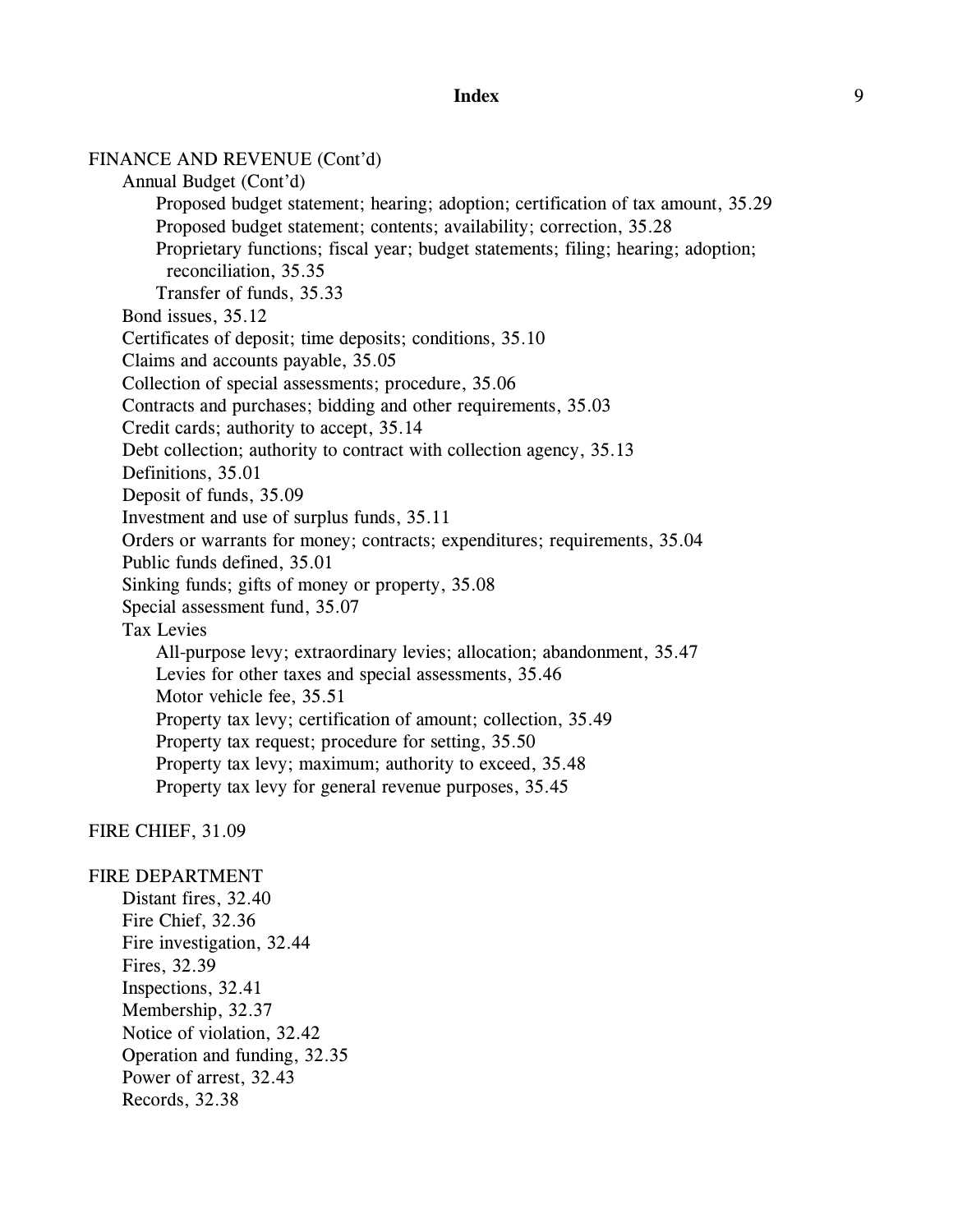# FIRE PREVENTION (See HEALTH AND SAFETY)

FIREARMS, 133.60 (See also OFFENSES AGAINST PUBLIC HEALTH AND SAFETY)

FISCAL YEAR, 35.25

GAMBLING, 134.03

GARBAGE AND REFUSE, 91.25

HEALTH AND SAFETY

County Board of Health, 91.03 Enforcement official, 91.02 Fire Prevention Open burning ban; waiver, 91.30 Health regulations, 91.01 Nuisances Abatement procedure, 91.21 Adjoining land owners; intervention before trial, 91.22 Dead or diseased trees, 91.23 Definition, 91.20 Garbage and refuse, 91.25 Weeds; litter; stagnant water, 91.24

HEALTH BOARD, 32.04

HIGHWAY OFFENSES (See OFFENSES AGAINST PUBLIC HEALTH AND SAFETY)

## HORSES AND THE LIKE (see ANIMALS)

## LEISURE AND RECREATION

Library

Annual report, 90.22 Cost of use, 90.20 Discrimination prohibited, 90.21 Donations, 90.24 Grounds and building, 90.17 Improper book removal, 90.25 Library Board; general powers and duties, 90.16 Mortgages; release or renewal, 90.19 Operation and funding, 90.15 Penalties; recovery; disposition, 90.23 Sale and conveyance of real estate, 90.18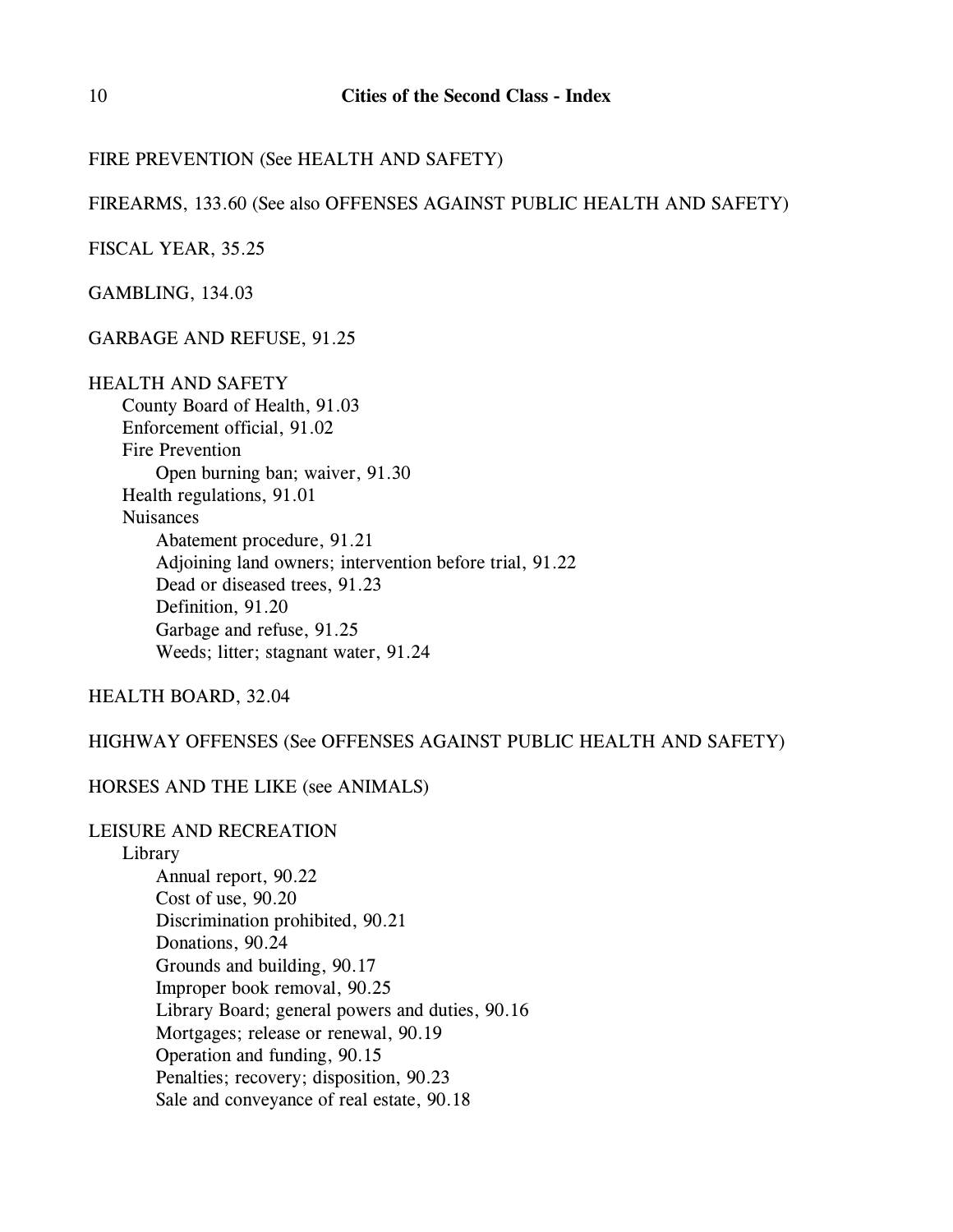## LEISURE AND RECREATION (Cont'd)

Parks

Injury to property, 90.02 Operation and funding, 90.01

LIBRARY (See LEISURE AND RECREATION)

LIBRARY BOARD, 32.01

# LITTER; STAGNANT WATER, 91.24

LITTERING, 133.05

MAYOR (See ELECTED OFFICIALS; ORDINANCES)

#### MEETINGS

Attendance other than in person, 33.06 Change in office, 33.14 Closed sessions, 33.07 Council meetings; where; when; quorum; votes, 33.04 Definitions, 33.01 Emergency meetings, 33.05 Minutes, 33.13 Notice to news media, 33.03 Open to public; notice; agenda, 33.02 Order of business, 33.10 Parliamentary procedure, 33.12 Prohibited acts; exempt events, 33.08 Public participation, 33.09 Votes, 33.11

# MOTOR VEHICLE AND HIGHWAY OFFENSES (See OFFENSES AGAINST PUBLIC HEALTH AND SAFETY)

NOTICE; PUBLICATION OF, 33.60

NUISANCES (See HEALTH AND SAFETY)

OATHS (See BONDS AND OATHS)

#### OCCUPATION TAXES (see BUSINESS LICENSING)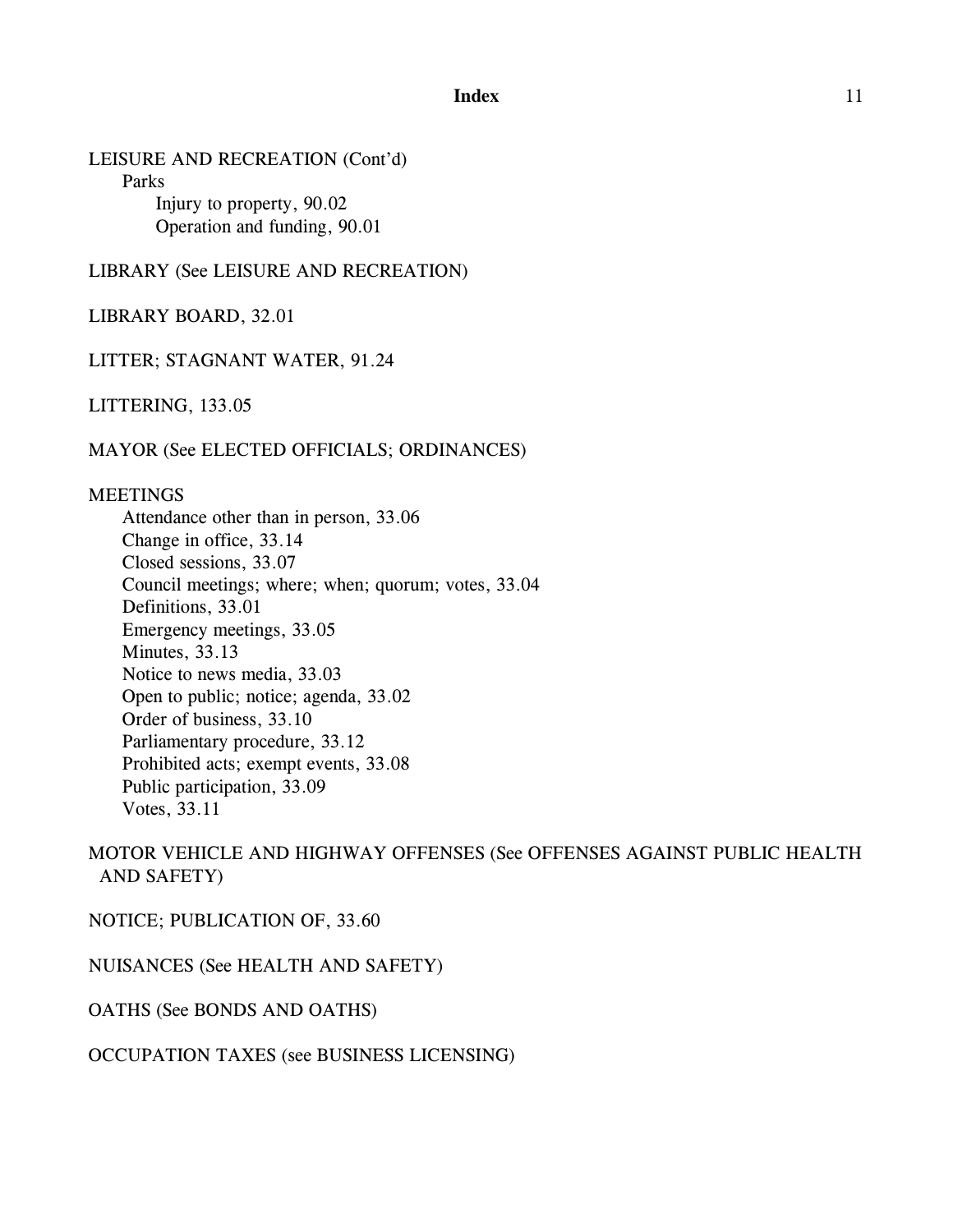OFFENSES AGAINST PUBLIC HEALTH AND SAFETY Appliances in yard, 133.02 Littering, 133.05 Maintaining a nuisance, 133.01 Motor Vehicle and Highway Offenses Abandoned automobiles, 133.40 Unlicensed or inoperable vehicles, 133.41 Prohibited fences, 133.04 Putting carcass or filthy substance into well, spring, brook, or stream, 133.03 Raising or producing stagnant water, 133.06 Substance Offenses Drinking on public property; open beverage container, 133.25 Minors; prohibited acts involving alcoholic liquor, 133.24 Misrepresentation by minor to obtain alcohol, 133.23 Misrepresentation by minor to obtain tobacco, 133.22 Sale of tobacco to minors, 133.21 Use of tobacco by minors, 133.20 Weapons Offenses Discharge of firearms, 133.60 Slingshots, air guns, BB guns, 133.61 OFFENSES AGAINST PUBLIC JUSTICE AND ADMINISTRATION False reporting, 132.07 Impersonating a peace officer, 132.02 Impersonating a public servant, 132.01 Interfering with firefighter, 132.06 Obstructing a peace officer, 132.05 Refusing to aid a peace officer, 132.03 Resisting arrest without the use of a deadly or dangerous weapon, 132.04 OFFENSES AGAINST PUBLIC ORDER Disorderly conduct, 131.01 Disturbing the peace, 131.05 Obstructing water flow, 131.04 Obstruction of public ways, 131.03 Street games, 131.02 OFFENSES AGAINST PUBLIC MORALS Gambling, 134.03 Prostitution, 134.01 Public indecency, 134.02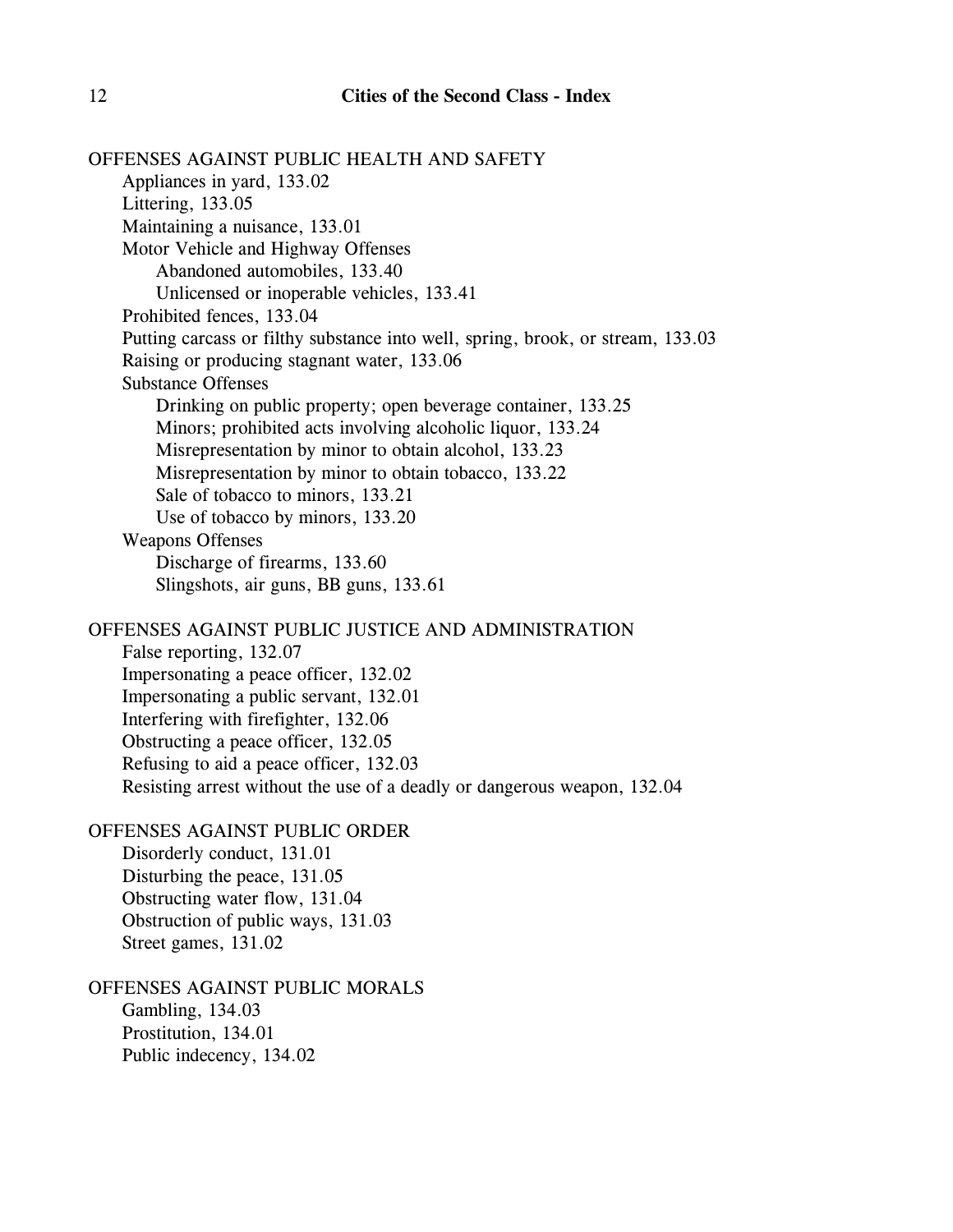OFFENSES; PROPERTY Criminal mischief, 130.01 Criminal trespass, 130.02 Electrical interference, 130.03 Injury to trees, 130.04 Posting, 130.05

OFFICIALS; APPOINTED CITY (See APPOINTED CITY OFFICIALS)

OFFICIALS; ELECTED (See ELECTED OFFICIALS; ORDINANCES)

OPEN BURNING BAN; WAIVER, 91.30

ORDINANCES (See CODE OF ORDINANCES and ELECTED OFFICIALS; ORDINANCES)

OVERSEER OF STREETS, 31.12

PARK COMMISSIONERS BOARD, 32.05

PARKING REGULATIONS (See TRAFFIC CODE)

PARKS (See LEISURE AND RECREATION)

PEDDLERS (See SALES AND ADVERTISING)

PLANNING COMMISSION, 32.02

POLICE CHIEF, 31.07

POLICE DEPARTMENT Arrest and enforcement jurisdiction, 32.62 Duties, 32.60 Officers; discipline or removal from duty, 32.63 Reserve officer bond, 32.61

POLICE OFFICERS, 31.08

PRESIDENT; ACTING PRESIDENT, 30.16

PROPERTY (See PUBLIC WAYS AND PROPERTY)

PROSTITUTION, 134.01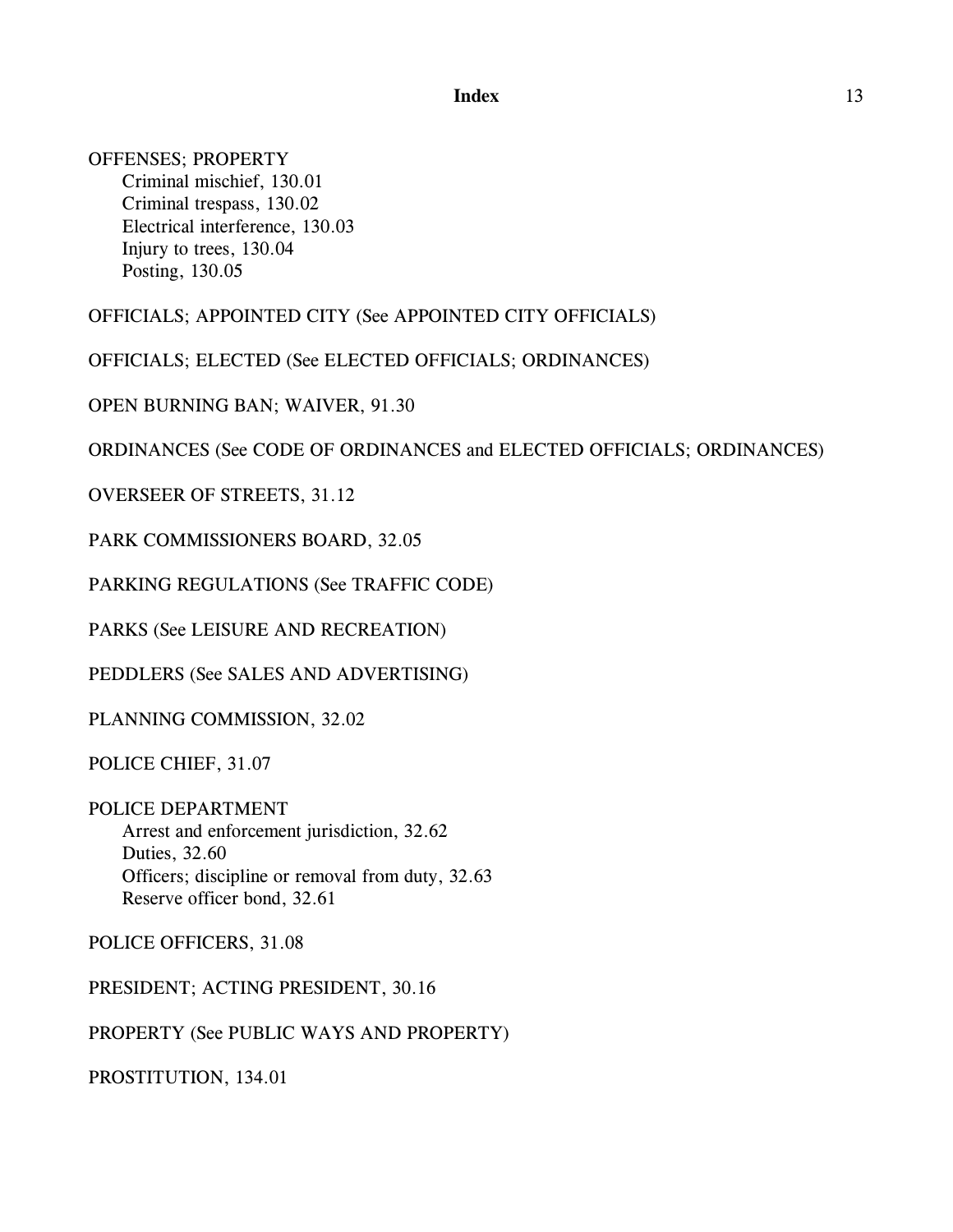## PUBLIC INDECENCY, 134.02

## PUBLIC WAYS AND PROPERTY

City Property Cutting into paving, curb, or sidewalk, 92.15 Dangerous stairways and entrances, 92.08 Definitions, 92.01 Excavations and exposures; barricades and lights, 92.09 Guttering and eave spouts, 92.10 Heavy equipment, 92.16 Maintenance and control, 92.03 Overhanging branches, 92.13 Permitted use of public street space, 92.06 Poles, wires, and pipe lines, 92.07 Prohibited obstructions, 92.11 Regulation of snow, ice, and other encroachments, 92.05 Regulation of obstructions, 92.04 Signs and canopies, 92.14 Streets, alleys, walks, malls, and other improvements, 92.02 Trees in sidewalk space, 92.12 Sales and Acquisition of Property; Public Works Acquisition of real property; public meeting; access for recreational use, 92.34 Acquisition of real property; appraisal, 92.33 Acquisition or construction of public buildings; election requirements, 92.32 Public works involving architecture or engineering; requirements, 92.35 Sale and conveyance; personal property, 92.31 Sale and conveyance; real property, 92.30 Special assessments for public works or improvements; notice to nonresident property owners, 92.36 **Sidewalks** Construction and repair at village direction, 92.53 Construction at owner's initiative, 92.52 Requirement to keep clean, 92.50 Use of space beneath, 92.51 Street and Alleys Crossings, 92.70 Dedication to public use, 92.65 Driveway approaches, 92.72 Driving stakes, 92.74 Excavation, 92.73 Grading, paving, and other improvements, 92.66 Harmful liquids, 92.76 Improvements without petition or creation of district, 92.67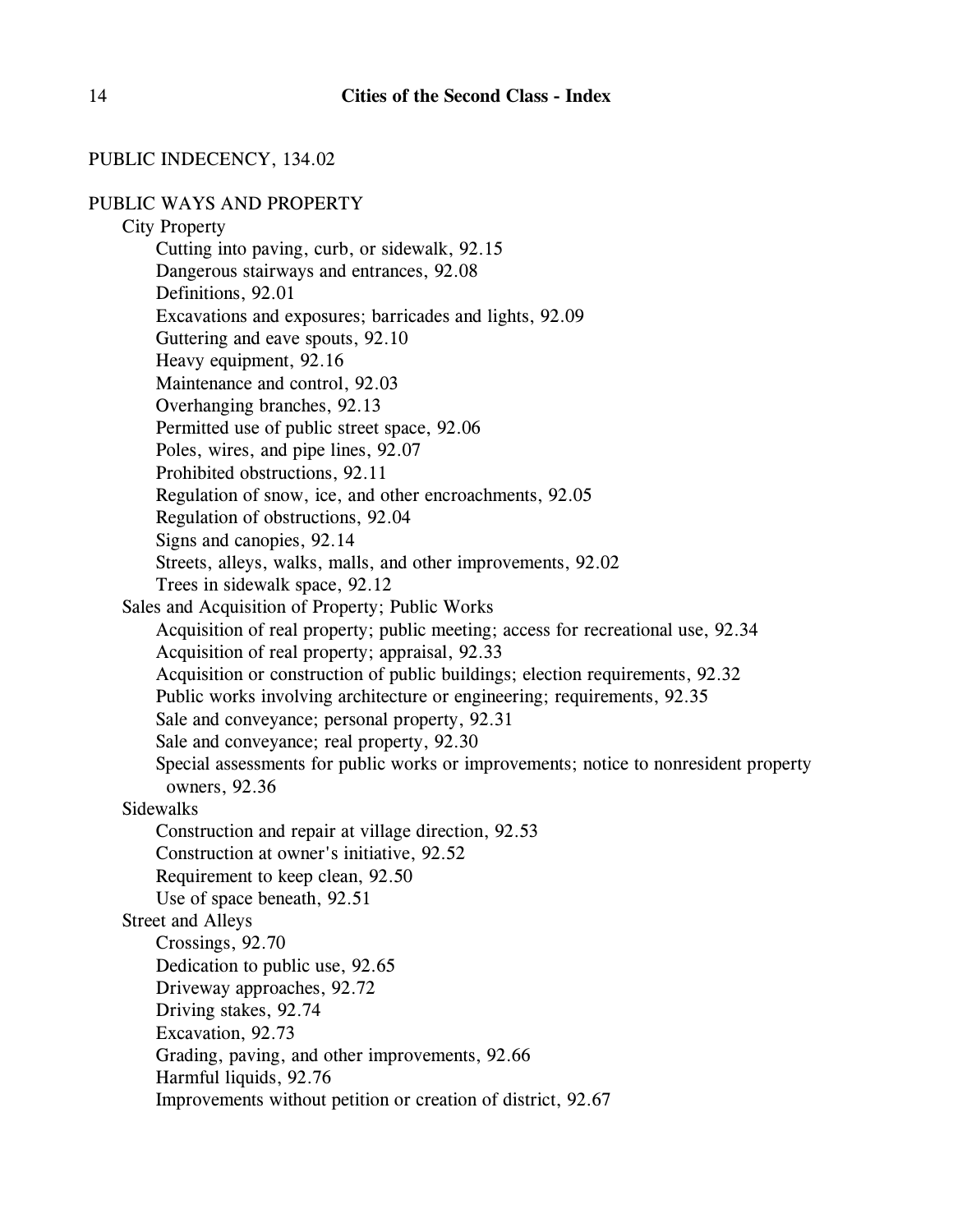PUBLIC WAYS AND PROPERTY (Cont'd) Street and Alleys (Cont'd) Mixing concrete, 92.75 Names and numbers, 92.71 Opening, widening, improving, or vacating, 92.68 Snow, debris, and the like on street prohibited, 92.77 Vacating public ways; procedure, 92.69

PUBLIC WORKS BOARD, 32.06

PUBLIC WORKS COMMISSIONER, 31.10

RECREATION (See LEISURE AND RECREATION)

REFUSE, 91.25

# RESISTING ARREST WITHOUT THE USE OF A DEADLY OR DANGEROUS WEAPON, 132.04

REVENUE (See FINANCE AND REVENUE)

SAFETY (See HEALTH AND SAFETY)

## SALES AND ADVERTISING

Peddlers and Solicitors Appeal procedure, 113.07 Application procedure, 113.03 Definitions, 113.01 Exhibition of identification, 113.08 License required, 113.02 Notice regulating soliciting, 113.10 Policy on soliciting, 113.09 Posted notice; solicitors to comply, 113.11 Prohibited solicitation, 113.12 Revocation procedure, 113.05 Standards for issuance, 113.04 Standards for revocation, 113.06

## SEWER COMMISSIONER, 31.11

#### SIDEWALKS (See PUBLIC WAYS AND PROPERTY)

SIGNS AND CANOPIES, 92.14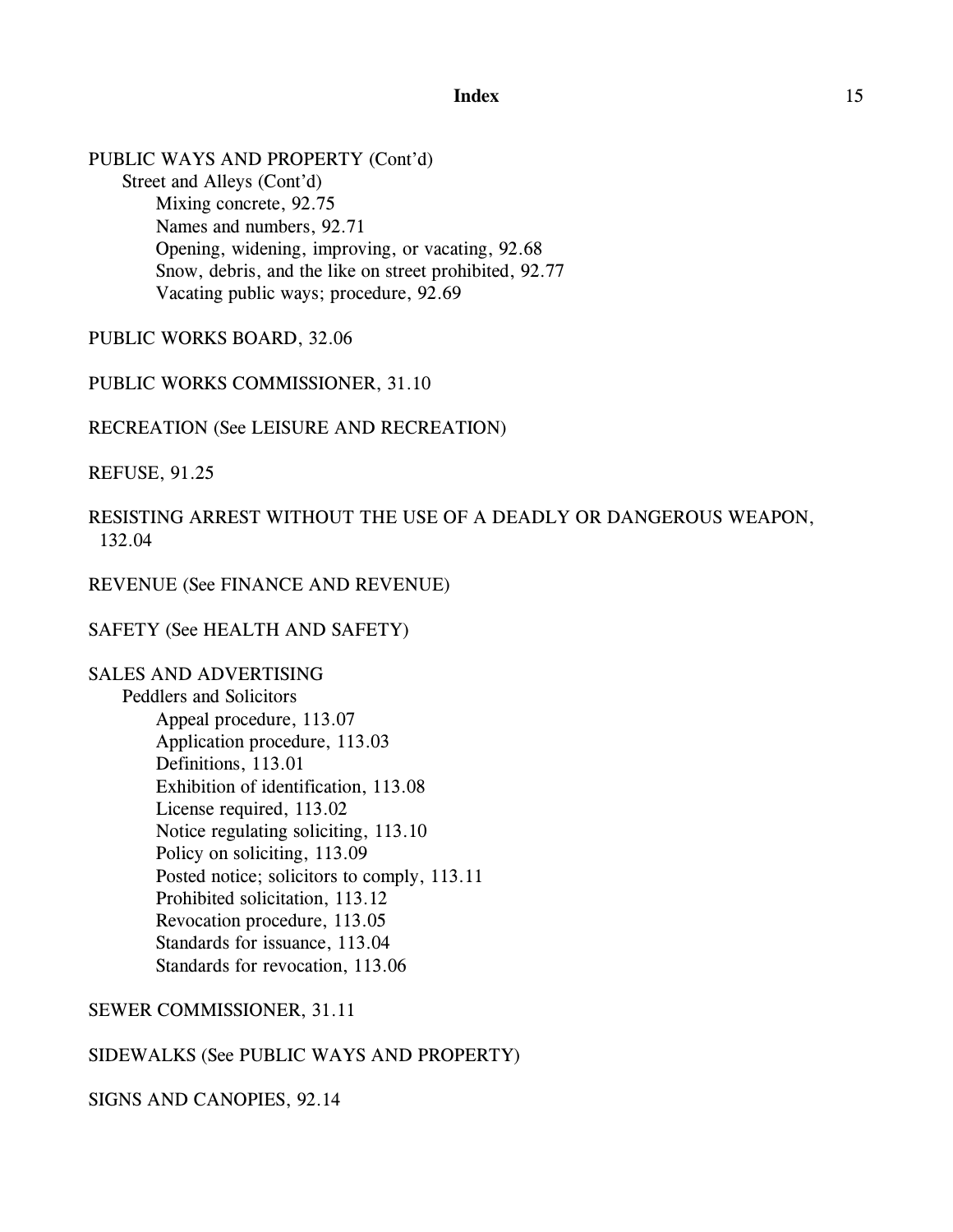```
SLINGSHOTS, AIR GUNS, BB GUNS, 133.61
```
SNOW, DEBRIS, AND THE LIKE ON STREET PROHIBITED, 92.77

SNOW; WEATHER EMERGENCIES; HIGHWAY MAINTENANCE, 72.11

SOLICITORS (See SALES AND ADVERTISING)

SPEED LIMITS (See TRAFFIC CODE)

STAGNANT WATER, 91.24

STREET GAMES, 131.02

STREETS (See PUBLIC WAYS AND PROPERTY)

TAX LEVIES (See FINANCE AND REVENUE)

TAXES; OCCUPATION (See BUSINESS LICENSING)

# TOBACCO AND CIGARETTES

Disposition of fees, 112.05 License application, 112.02 License term; fees, 112.03 License to sell; issuance, 112.01 Reissuance of revoked and forfeited license, 112.07 Rights of licensee, 112.04 Transfer of license, 112.06

TRAFFIC CODE

Administration and Enforcement Removal of illegally stopped vehicles; liability for costs, 72.51 Tickets, 72.50 Alleys, 72.06 Authorized emergency vehicles; privileges, 70.10 Backing freight vehicle to curb, 72.13 Current registration, 72.09 Definitions, 70.01 Display or repair of vehicle, 72.08 Enforcement of rules and laws, 70.07 Failure or refusal to obey order, 70.08 General prohibitions; exceptions, 72.03 Interference with traffic control devices or railroad signs or signals, 71.03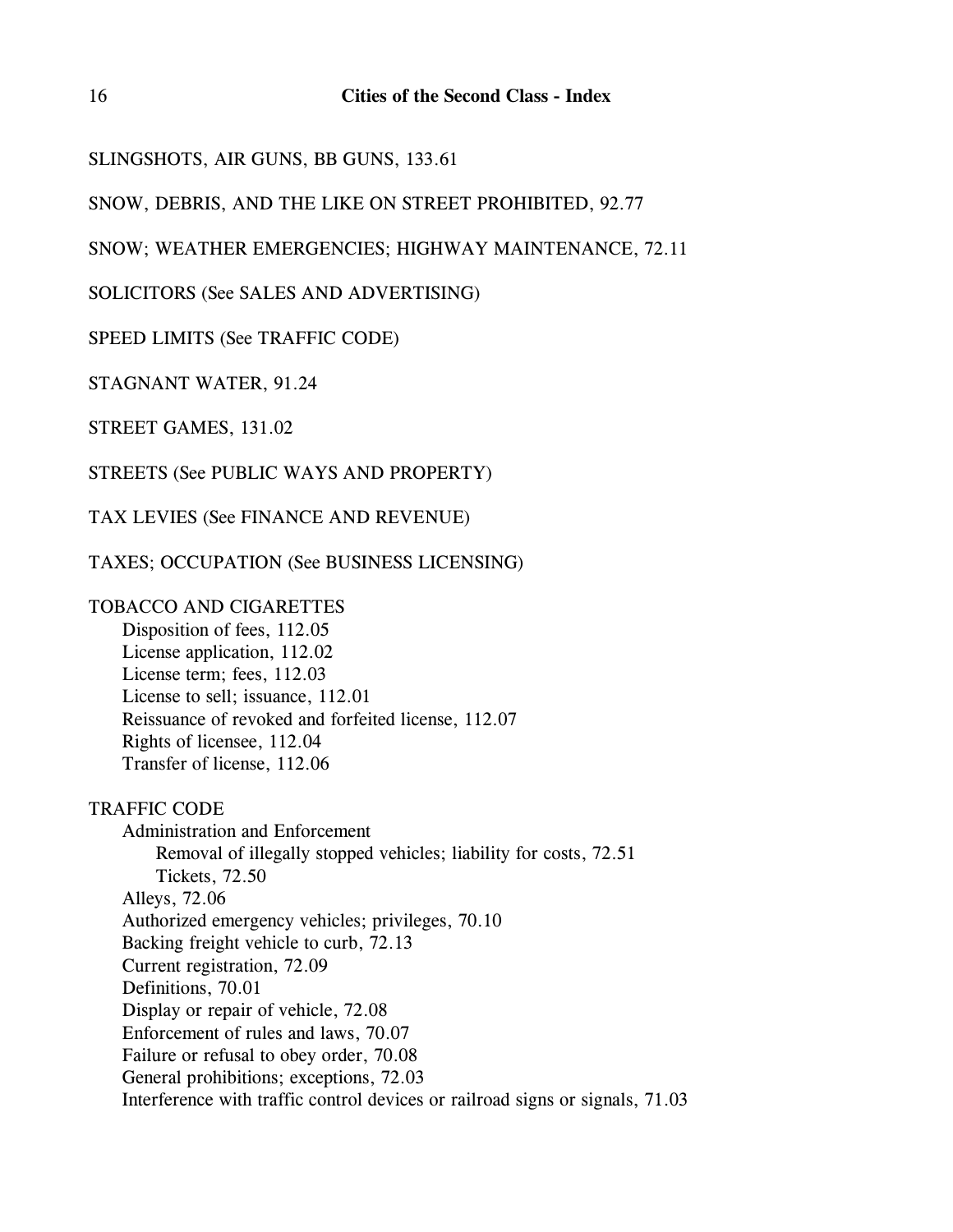TRAFFIC CODE (Cont'd) Intersections, 72.05 Obedience to traffic control devices; exceptions, 70.09 Obstructing street, intersection, or entrance, 72.04 Ordinances contrary to state law prohibited, 70.05 Painting of curbs, 72.15 Parallel, angle, and center parking, 72.12 Placement and maintenance of traffic control devices, 70.06 Prohibitions on operation of vehicles, 70.04 Regulation of highways; police powers, 70.03 Regulation or prohibition authorized, 72.01 Restrictions on direction of travel, 71.01 Right-of-way; stop and yield signs, 71.02 Roadway outside business or residential district, 72.02 Signs, markers, devices, or notices; prohibited acts, 71.04 Snow; weather emergencies; highway maintenance, 72.11 Speed Limits Alternative maximum limits, 71.23 Basic rule, 71.20 Bridges and other elevated structures, 71.22 Maximum limits, 71.21 Near schools, 71.24 Time limits, 72.10 Tire requirements and prohibitions; permissive uses, 71.05 Traffic infractions; penalty, 70.99 Traffic officers, 70.11 Traffic regulations; general authority, 70.02 Truck parking, loading, and unloading, 72.07 Unattended motor vehicle, 72.14 Violations; fines, 71.99

#### TREASURER; CITY, 31.05

#### TREES IN SIDEWALK SPACE, 92.12

#### TREES; DEAD OR DISEASED, 91.23

TREES; INJURY TO, 130.04

TRESPASS; CRIMINAL, 130.02

TRUCK PARKING, LOADING, AND UNLOADING, 72.07